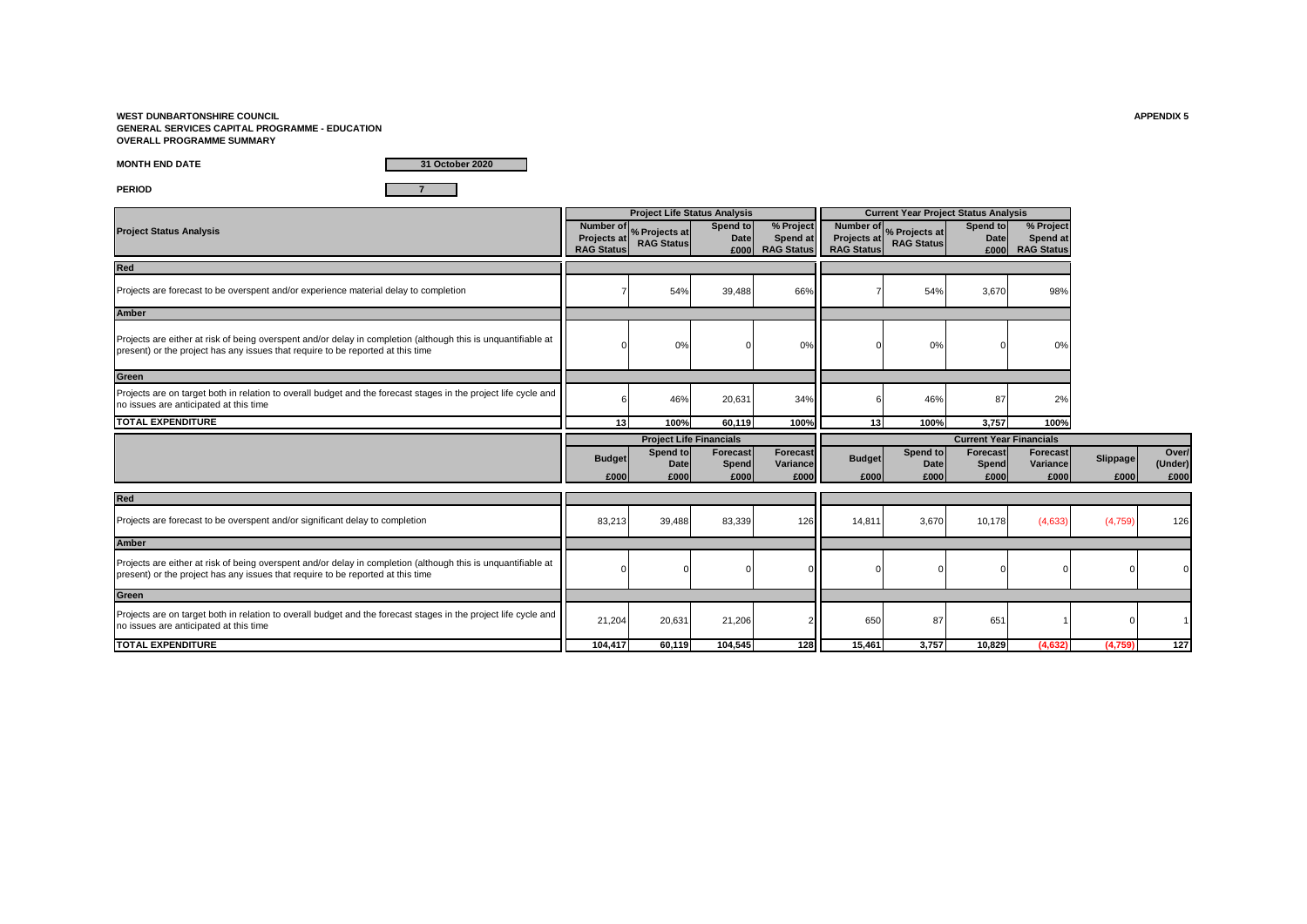| <b>PERIOD END DATE</b>                                                                                                                                                                                                                                                                                                                                                                                                                                                                                                     |                                                                                                 |                      |                                | 31 October 2020             |            |               |
|----------------------------------------------------------------------------------------------------------------------------------------------------------------------------------------------------------------------------------------------------------------------------------------------------------------------------------------------------------------------------------------------------------------------------------------------------------------------------------------------------------------------------|-------------------------------------------------------------------------------------------------|----------------------|--------------------------------|-----------------------------|------------|---------------|
| <b>PERIOD</b>                                                                                                                                                                                                                                                                                                                                                                                                                                                                                                              |                                                                                                 |                      |                                | $\overline{7}$              |            |               |
|                                                                                                                                                                                                                                                                                                                                                                                                                                                                                                                            |                                                                                                 |                      | <b>Project Life Financials</b> |                             |            |               |
| <b>Budget Details</b>                                                                                                                                                                                                                                                                                                                                                                                                                                                                                                      | <b>Budget</b>                                                                                   | <b>Spend to Date</b> |                                | Forecast<br>Spend           | Variance   |               |
|                                                                                                                                                                                                                                                                                                                                                                                                                                                                                                                            | £000                                                                                            | £000                 | %                              | £000                        | £000       | %             |
|                                                                                                                                                                                                                                                                                                                                                                                                                                                                                                                            |                                                                                                 |                      |                                |                             |            |               |
| 1<br><b>Free School Meals</b><br><b>Project Life Financials</b><br><b>Current Year Financials</b>                                                                                                                                                                                                                                                                                                                                                                                                                          | 199<br>102                                                                                      | 97<br>0              | 49%<br>0%                      | 199<br>$\Omega$             | 0<br>(102) | 0%<br>$-100%$ |
| <b>Project Description</b>                                                                                                                                                                                                                                                                                                                                                                                                                                                                                                 | Provision of Capital Funding from Scottish Government to implement free school meal initiative. |                      |                                |                             |            |               |
| Project Lifecycle<br><b>Main Issues / Reason for Variance</b>                                                                                                                                                                                                                                                                                                                                                                                                                                                              | <b>Planned End Date</b>                                                                         |                      |                                | 31-Mar-21 Forecast End Date |            | 31-Jul-21     |
| Proposals for Christie Park and Gavinburn have been developed however due to nature of the works they cannot be carried out until<br>next summer recess. As a result £0.102m is required to be rephased to 2021/22.<br><b>Mitigating Action</b><br>Opportunities to mitigate are limited due to need for work to be carried out around school holidays and building services resources                                                                                                                                     |                                                                                                 |                      |                                |                             |            |               |
| therefore engagement with subcontractor has now taken place to minimise further delay.<br><b>Anticipated Outcome</b><br>Project completed within budget albeit later than anticipated.<br>$\mathbf{2}$<br><b>AV Equipment - Education</b>                                                                                                                                                                                                                                                                                  |                                                                                                 |                      |                                |                             |            |               |
| <b>Project Life Financials</b><br><b>Current Year Financials</b>                                                                                                                                                                                                                                                                                                                                                                                                                                                           | 1,110<br>445                                                                                    | 93<br>88             | 8%<br>20%                      | 1,110<br>160                | 0<br>(285) | 0%<br>$-64%$  |
| <b>Project Description</b>                                                                                                                                                                                                                                                                                                                                                                                                                                                                                                 | Purchase of AV Equipment for Education.                                                         |                      |                                |                             |            |               |
| Project Lifecycle<br><b>Main Issues / Reason for Variance</b>                                                                                                                                                                                                                                                                                                                                                                                                                                                              | <b>Planned End Date</b>                                                                         |                      |                                | 31-Mar-22 Forecast End Date |            | 31-Mar-22     |
| Project was delayed due to COVID-19 restrictions, however now progressing with phase one of the plan which involves replacement<br>of boards with emergency replacement for broken boards. Officers have been calling off a single supplier framework, however<br>procurement have advised better value could be achieved from going to tender. Project will therefore now go out to tender resulting in<br>a revised anticipated forecast of £0.160m in the current year with £0.285m required to be rephased to 2021/22. |                                                                                                 |                      |                                |                             |            |               |
|                                                                                                                                                                                                                                                                                                                                                                                                                                                                                                                            |                                                                                                 |                      |                                |                             |            |               |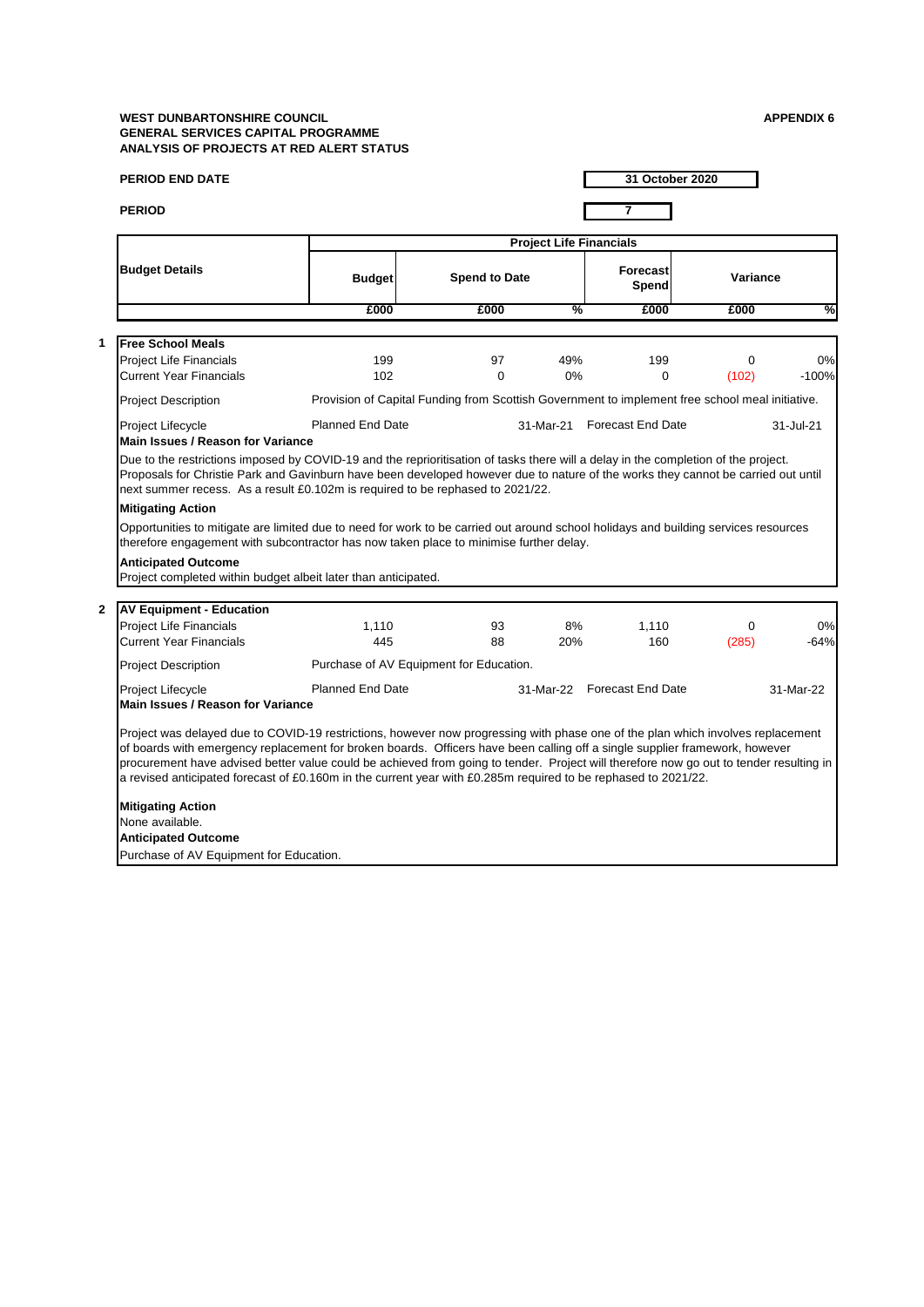**4**

| <b>PERIOD END DATE</b>                                                                                                                                                                                                                                                                                                                                                                                                                                                                                                                                                                                                                                                                                                                                                                                                                                                                                                                                                                                                                                                                                                                                                                                                                                                                         |                                                                                                                        |                      |                                | 31 October 2020          |            |           |
|------------------------------------------------------------------------------------------------------------------------------------------------------------------------------------------------------------------------------------------------------------------------------------------------------------------------------------------------------------------------------------------------------------------------------------------------------------------------------------------------------------------------------------------------------------------------------------------------------------------------------------------------------------------------------------------------------------------------------------------------------------------------------------------------------------------------------------------------------------------------------------------------------------------------------------------------------------------------------------------------------------------------------------------------------------------------------------------------------------------------------------------------------------------------------------------------------------------------------------------------------------------------------------------------|------------------------------------------------------------------------------------------------------------------------|----------------------|--------------------------------|--------------------------|------------|-----------|
| <b>PERIOD</b>                                                                                                                                                                                                                                                                                                                                                                                                                                                                                                                                                                                                                                                                                                                                                                                                                                                                                                                                                                                                                                                                                                                                                                                                                                                                                  |                                                                                                                        |                      |                                | 7                        |            |           |
|                                                                                                                                                                                                                                                                                                                                                                                                                                                                                                                                                                                                                                                                                                                                                                                                                                                                                                                                                                                                                                                                                                                                                                                                                                                                                                |                                                                                                                        |                      | <b>Project Life Financials</b> |                          |            |           |
| <b>Budget Details</b>                                                                                                                                                                                                                                                                                                                                                                                                                                                                                                                                                                                                                                                                                                                                                                                                                                                                                                                                                                                                                                                                                                                                                                                                                                                                          | <b>Budget</b>                                                                                                          | <b>Spend to Date</b> |                                | <b>Forecast</b><br>Spend | Variance   |           |
|                                                                                                                                                                                                                                                                                                                                                                                                                                                                                                                                                                                                                                                                                                                                                                                                                                                                                                                                                                                                                                                                                                                                                                                                                                                                                                | £000                                                                                                                   | £000                 | %                              | £000                     | £000       | %         |
|                                                                                                                                                                                                                                                                                                                                                                                                                                                                                                                                                                                                                                                                                                                                                                                                                                                                                                                                                                                                                                                                                                                                                                                                                                                                                                |                                                                                                                        |                      |                                |                          |            |           |
| <b>Kilpatrick School - New Build</b>                                                                                                                                                                                                                                                                                                                                                                                                                                                                                                                                                                                                                                                                                                                                                                                                                                                                                                                                                                                                                                                                                                                                                                                                                                                           |                                                                                                                        |                      |                                |                          |            |           |
| <b>Project Life Financials</b><br><b>Current Year Financials</b>                                                                                                                                                                                                                                                                                                                                                                                                                                                                                                                                                                                                                                                                                                                                                                                                                                                                                                                                                                                                                                                                                                                                                                                                                               | 10,841<br>154                                                                                                          | 10,812<br>125        | 100%<br>81%                    | 10,958<br>271            | 117<br>117 | 1%        |
|                                                                                                                                                                                                                                                                                                                                                                                                                                                                                                                                                                                                                                                                                                                                                                                                                                                                                                                                                                                                                                                                                                                                                                                                                                                                                                |                                                                                                                        |                      |                                |                          |            | 76%       |
| <b>Project Description</b>                                                                                                                                                                                                                                                                                                                                                                                                                                                                                                                                                                                                                                                                                                                                                                                                                                                                                                                                                                                                                                                                                                                                                                                                                                                                     | Design and build of construction of Additional Support Needs School.                                                   |                      |                                |                          |            |           |
| Project Lifecycle<br><b>Main Issues / Reason for Variance</b>                                                                                                                                                                                                                                                                                                                                                                                                                                                                                                                                                                                                                                                                                                                                                                                                                                                                                                                                                                                                                                                                                                                                                                                                                                  | <b>Planned End Date</b>                                                                                                |                      | 31-Mar-21                      | <b>Forecast End Date</b> |            | 31-Mar-21 |
| the project life forecast outturn is anticipating an overspend in the region of £0.387m which constitutes the additional asbestos removal<br>costs and the final 1.5% retention which there is a contractual obligation to pay. Previously an anticipated overspend has been<br>reported but there is a risk this may increase because the contractor has applied for payment greater than the agreed contract sum<br>and has also submitted a loss and expense claim. Officers continue to work to fully agree the final account and determine the extent<br>of overspend. Project was physically complete November 2017 with retentions due to be paid, with partial retention release of<br>£0.125m processed in October with the balance of £0.023m due to be released when the final defect is rectified. At this time there is<br>one issue still to be resolved, however it is anticipated full retention release will occur in 2020/21. The defect relating to internal decor<br>and flooring is substantially complete, however defect remains live and Principal Contractor is in the process of closing it out.<br><b>Mitigating Action</b><br>Opportunities to mitigate are limited at this time. The Council is obligated to make substantiated payment, however continue to meet |                                                                                                                        |                      |                                |                          |            |           |
| <b>Anticipated Outcome</b><br>Project complete albeit over budget.                                                                                                                                                                                                                                                                                                                                                                                                                                                                                                                                                                                                                                                                                                                                                                                                                                                                                                                                                                                                                                                                                                                                                                                                                             |                                                                                                                        |                      |                                |                          |            |           |
|                                                                                                                                                                                                                                                                                                                                                                                                                                                                                                                                                                                                                                                                                                                                                                                                                                                                                                                                                                                                                                                                                                                                                                                                                                                                                                |                                                                                                                        |                      |                                |                          |            |           |
| <b>New Balloch Campus</b><br>4                                                                                                                                                                                                                                                                                                                                                                                                                                                                                                                                                                                                                                                                                                                                                                                                                                                                                                                                                                                                                                                                                                                                                                                                                                                                 |                                                                                                                        |                      |                                |                          |            |           |
| Project Life Financials                                                                                                                                                                                                                                                                                                                                                                                                                                                                                                                                                                                                                                                                                                                                                                                                                                                                                                                                                                                                                                                                                                                                                                                                                                                                        | 16,701                                                                                                                 | 16,694               | 100%                           | 16,709                   | 9          | 0%        |
| Current Year Financials                                                                                                                                                                                                                                                                                                                                                                                                                                                                                                                                                                                                                                                                                                                                                                                                                                                                                                                                                                                                                                                                                                                                                                                                                                                                        | 10                                                                                                                     | 3                    | 35%                            | 18                       | 9          | 90%       |
| Project Description                                                                                                                                                                                                                                                                                                                                                                                                                                                                                                                                                                                                                                                                                                                                                                                                                                                                                                                                                                                                                                                                                                                                                                                                                                                                            | Construction of new primary school in Balloch to incorporate St Kessog's PS, Haldane PS and<br>Jamestown PS and EE&CC. |                      |                                |                          |            |           |
| Project Lifecycle<br>Main Issues / Reason for Variance                                                                                                                                                                                                                                                                                                                                                                                                                                                                                                                                                                                                                                                                                                                                                                                                                                                                                                                                                                                                                                                                                                                                                                                                                                         | <b>Planned End Date</b>                                                                                                |                      | 31-Mar-21                      | <b>Forecast End Date</b> |            | 31-Mar-21 |
| The main construction project reached the end of the defect rectification period on 9 February 2019, however retention of £0.016m is<br>currently being held and will be released when the Making Good Defects certificate is issued, which is forecast in 2020/21. The overall<br>project is reporting an anticipated overspend of £0.246m against the original budget (prior to additional budget being allocated) at this<br>time and is expected to be financially complete in 2020/21 with the release of retention on both the main construction contract and the<br>Haldane demolition contract.                                                                                                                                                                                                                                                                                                                                                                                                                                                                                                                                                                                                                                                                                        |                                                                                                                        |                      |                                |                          |            |           |
| <b>Mitigating Action</b>                                                                                                                                                                                                                                                                                                                                                                                                                                                                                                                                                                                                                                                                                                                                                                                                                                                                                                                                                                                                                                                                                                                                                                                                                                                                       |                                                                                                                        |                      |                                |                          |            |           |
| None available.                                                                                                                                                                                                                                                                                                                                                                                                                                                                                                                                                                                                                                                                                                                                                                                                                                                                                                                                                                                                                                                                                                                                                                                                                                                                                |                                                                                                                        |                      |                                |                          |            |           |
| <b>Anticipated Outcome</b>                                                                                                                                                                                                                                                                                                                                                                                                                                                                                                                                                                                                                                                                                                                                                                                                                                                                                                                                                                                                                                                                                                                                                                                                                                                                     |                                                                                                                        |                      |                                |                          |            |           |
| Delivery of project on programme, however forecast overspend in the region of £0.246m.                                                                                                                                                                                                                                                                                                                                                                                                                                                                                                                                                                                                                                                                                                                                                                                                                                                                                                                                                                                                                                                                                                                                                                                                         |                                                                                                                        |                      |                                |                          |            |           |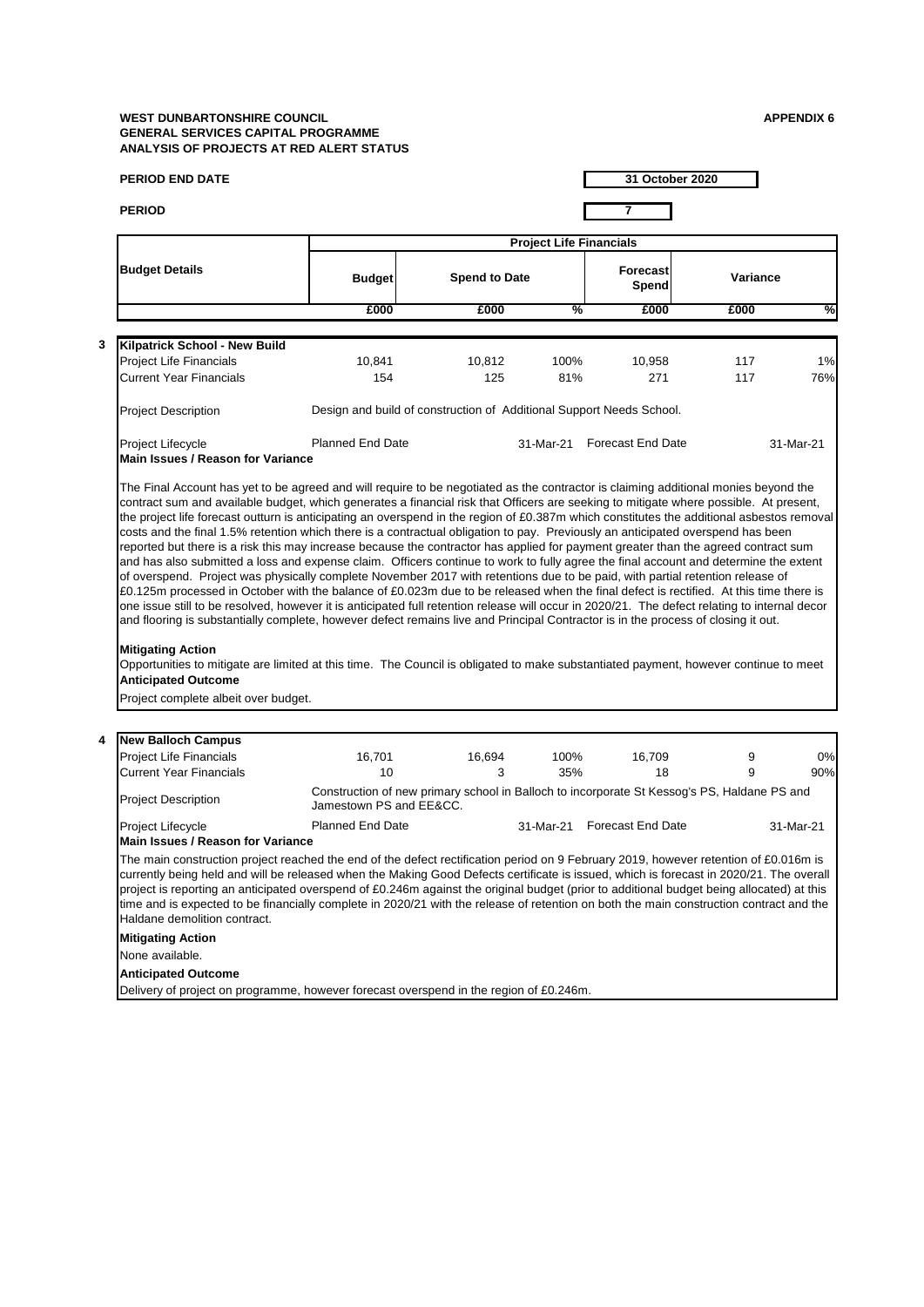|   | <b>PERIOD END DATE</b>                                                                                                                                                                                                                                                                                                                                                                                                                                                                                                                                                                                                                                                                                                                                                         |                                |                      |                                |     |                             | 31 October 2020 |           |
|---|--------------------------------------------------------------------------------------------------------------------------------------------------------------------------------------------------------------------------------------------------------------------------------------------------------------------------------------------------------------------------------------------------------------------------------------------------------------------------------------------------------------------------------------------------------------------------------------------------------------------------------------------------------------------------------------------------------------------------------------------------------------------------------|--------------------------------|----------------------|--------------------------------|-----|-----------------------------|-----------------|-----------|
|   | <b>PERIOD</b>                                                                                                                                                                                                                                                                                                                                                                                                                                                                                                                                                                                                                                                                                                                                                                  |                                |                      |                                |     | 7                           |                 |           |
|   |                                                                                                                                                                                                                                                                                                                                                                                                                                                                                                                                                                                                                                                                                                                                                                                |                                |                      | <b>Project Life Financials</b> |     |                             |                 |           |
|   | <b>Budget Details</b>                                                                                                                                                                                                                                                                                                                                                                                                                                                                                                                                                                                                                                                                                                                                                          | <b>Budget</b>                  | <b>Spend to Date</b> |                                |     | <b>Forecast</b><br>Spend    | Variance        |           |
|   |                                                                                                                                                                                                                                                                                                                                                                                                                                                                                                                                                                                                                                                                                                                                                                                | £000                           | £000                 |                                | %   | £000                        | £000            | ℅         |
| 5 |                                                                                                                                                                                                                                                                                                                                                                                                                                                                                                                                                                                                                                                                                                                                                                                |                                |                      |                                |     |                             |                 |           |
|   | <b>Schools Estate Improvement Plan</b><br><b>Project Life Financials</b>                                                                                                                                                                                                                                                                                                                                                                                                                                                                                                                                                                                                                                                                                                       | 20,000                         | 6,479                |                                | 32% | 20,000                      | 0               | 0%        |
|   | <b>Current Year Financials</b>                                                                                                                                                                                                                                                                                                                                                                                                                                                                                                                                                                                                                                                                                                                                                 | 10,635                         | 2,838                |                                | 27% | 7,747                       | (2,888)         | $-27%$    |
|   | <b>Project Description</b>                                                                                                                                                                                                                                                                                                                                                                                                                                                                                                                                                                                                                                                                                                                                                     | Improvement of Schools Estate. |                      |                                |     |                             |                 |           |
|   | Project Lifecycle                                                                                                                                                                                                                                                                                                                                                                                                                                                                                                                                                                                                                                                                                                                                                              | <b>Planned End Date</b>        |                      |                                |     | 31-Mar-24 Forecast End Date |                 | 31-Mar-24 |
|   | <b>Main Issues / Reason for Variance</b>                                                                                                                                                                                                                                                                                                                                                                                                                                                                                                                                                                                                                                                                                                                                       |                                |                      |                                |     |                             |                 |           |
|   | complete by July 2022. (Previously April 2022). Officers have now agreed the revised contract completion dates accounting for the<br>additional 13 weeks. With regards to the ongoing works at St Mary's Alexandria, the project has been impacted by COVID 19 but<br>scoping exercise will be completed by end December 2020 and spend profile confirmed. At this time it is anticipated that £2.888m of                                                                                                                                                                                                                                                                                                                                                                      |                                |                      |                                |     |                             |                 |           |
|   | this years budget will be required to be rephased into 2021/22.                                                                                                                                                                                                                                                                                                                                                                                                                                                                                                                                                                                                                                                                                                                |                                |                      |                                |     |                             |                 |           |
|   | <b>Mitigating Action</b>                                                                                                                                                                                                                                                                                                                                                                                                                                                                                                                                                                                                                                                                                                                                                       |                                |                      |                                |     |                             |                 |           |
|   | With regards to the new Renton Campus, Officers are exploring programme mitigating measures at this time to consider improvement<br>to the phased completion dates.                                                                                                                                                                                                                                                                                                                                                                                                                                                                                                                                                                                                            |                                |                      |                                |     |                             |                 |           |
|   | <b>Anticipated Outcome</b><br>Project delivered within budget and to the revised programme, following COVID-19.                                                                                                                                                                                                                                                                                                                                                                                                                                                                                                                                                                                                                                                                |                                |                      |                                |     |                             |                 |           |
|   | Schools Estate Improvement Plan - Phase 2 - Next Phase 2020/21                                                                                                                                                                                                                                                                                                                                                                                                                                                                                                                                                                                                                                                                                                                 |                                |                      |                                |     |                             |                 |           |
|   | <b>Project Life Financials</b>                                                                                                                                                                                                                                                                                                                                                                                                                                                                                                                                                                                                                                                                                                                                                 | 25,800                         |                      | 29                             | 0%  | 25,800                      | 0               | 0%        |
|   | <b>Current Year Financials</b>                                                                                                                                                                                                                                                                                                                                                                                                                                                                                                                                                                                                                                                                                                                                                 | 1.000                          |                      | 29                             | 3%  | 60                          | (940)           | $-94%$    |
|   | <b>Project Description</b>                                                                                                                                                                                                                                                                                                                                                                                                                                                                                                                                                                                                                                                                                                                                                     | Improvement of Schools Estate. |                      |                                |     |                             |                 |           |
|   | Project Lifecycle                                                                                                                                                                                                                                                                                                                                                                                                                                                                                                                                                                                                                                                                                                                                                              | <b>Planned End Date</b>        |                      | 31-Mar-24 End Date             |     |                             |                 | 31-Mar-24 |
| 6 | Main Issues / Reason for Variance                                                                                                                                                                                                                                                                                                                                                                                                                                                                                                                                                                                                                                                                                                                                              |                                |                      |                                |     |                             |                 |           |
|   | The next phase of the Schools Estate Improvement Plan involves the development of the next phase of the plan in the Faifley area.<br>The Capital Investment Team have been tasked with providing a funding submission to the Scottish Government Learning Estate<br>Improvement Programme to support the delivery of key priority areas set out within the new West Dunbartonshire Learning Estate<br>Strategy 2020-2030. The bid submission was made in October 2020 with a decision estimated to be reported in January 2021. A<br>site analysis feasibility study has been drafted for existing locations and being reviewed by officers at this time. It is anticipated that<br>£0.060m will be spent this financial year, with £0.940 required to be rephased to 2021/22. |                                |                      |                                |     |                             |                 |           |
|   | <b>Mitigating Action</b>                                                                                                                                                                                                                                                                                                                                                                                                                                                                                                                                                                                                                                                                                                                                                       |                                |                      |                                |     |                             |                 |           |
|   | None required at this time                                                                                                                                                                                                                                                                                                                                                                                                                                                                                                                                                                                                                                                                                                                                                     |                                |                      |                                |     |                             |                 |           |
|   | <b>Anticipated Outcome</b>                                                                                                                                                                                                                                                                                                                                                                                                                                                                                                                                                                                                                                                                                                                                                     |                                |                      |                                |     |                             |                 |           |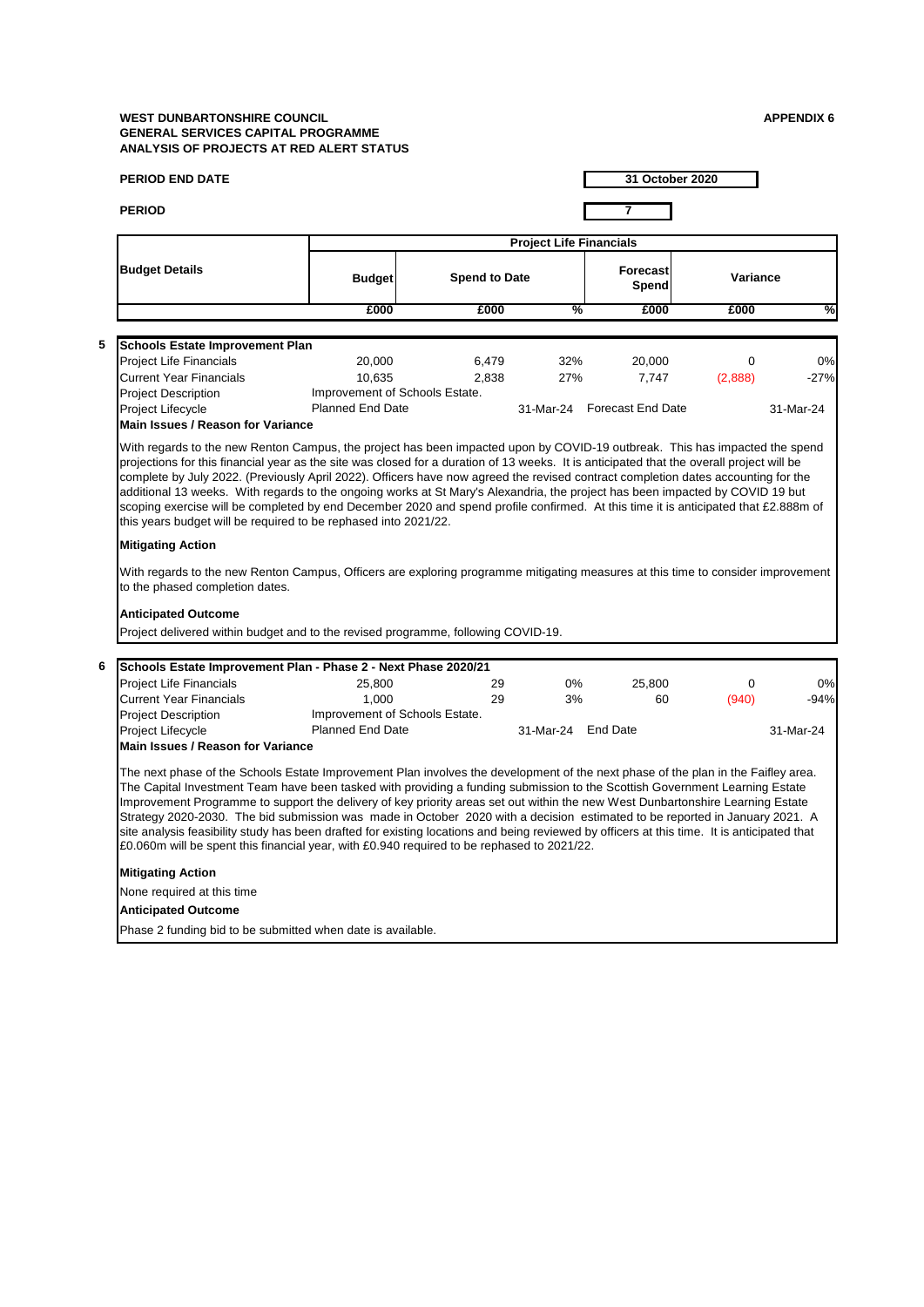| <b>PERIOD END DATE</b>                                                                                                                                                                                                                                        |                                                                                                                                                                          |                      |                                | 31 October 2020             |          |           |  |
|---------------------------------------------------------------------------------------------------------------------------------------------------------------------------------------------------------------------------------------------------------------|--------------------------------------------------------------------------------------------------------------------------------------------------------------------------|----------------------|--------------------------------|-----------------------------|----------|-----------|--|
| <b>PERIOD</b>                                                                                                                                                                                                                                                 |                                                                                                                                                                          |                      |                                | 7                           |          |           |  |
|                                                                                                                                                                                                                                                               |                                                                                                                                                                          |                      | <b>Project Life Financials</b> |                             |          |           |  |
| <b>Budget Details</b>                                                                                                                                                                                                                                         | <b>Budget</b>                                                                                                                                                            | <b>Spend to Date</b> |                                | Forecast<br>Spend           | Variance |           |  |
|                                                                                                                                                                                                                                                               | £000                                                                                                                                                                     | £000                 | %                              | £000                        | £000     | %         |  |
|                                                                                                                                                                                                                                                               |                                                                                                                                                                          |                      |                                |                             |          |           |  |
| <b>Early Years Early Learning and Childcare Funding</b>                                                                                                                                                                                                       |                                                                                                                                                                          |                      |                                |                             |          |           |  |
| Project Life Financials                                                                                                                                                                                                                                       | 8.562                                                                                                                                                                    | 5,284                | 62%                            | 8,562                       | 0        | 0%        |  |
| <b>Current Year Financials</b>                                                                                                                                                                                                                                | 2.465                                                                                                                                                                    | 587                  | 24%                            | 1.922                       | (543)    | $-22%$    |  |
| <b>Project Description</b>                                                                                                                                                                                                                                    | Early learning and childcare funding awarded to West Dunbartonshire Council to facilitate the<br>expansion in entitlement to funded ELCC to 1140 hours from August 2020. |                      |                                |                             |          |           |  |
| Project Lifecycle                                                                                                                                                                                                                                             | <b>Planned End Date</b>                                                                                                                                                  |                      |                                | 31-Mar-22 Forecast End Date |          | 31-Mar-22 |  |
| Main Issues / Reason for Variance                                                                                                                                                                                                                             |                                                                                                                                                                          |                      |                                |                             |          |           |  |
| Due to the restrictions implemented for COVID-19 the project was delayed as works could not be carried out within the timescales<br>originally planned. As a result anticipated spend for 2020/21 is £1.922m with £0.543m required to be rephased to 2021/22. |                                                                                                                                                                          |                      |                                |                             |          |           |  |
| <b>Mitigating Action</b>                                                                                                                                                                                                                                      |                                                                                                                                                                          |                      |                                |                             |          |           |  |
| None available at this time.                                                                                                                                                                                                                                  |                                                                                                                                                                          |                      |                                |                             |          |           |  |
| <b>Anticipated Outcome</b>                                                                                                                                                                                                                                    |                                                                                                                                                                          |                      |                                |                             |          |           |  |
| The project will be completed to deliver the requirements of the Early Years expansion plans.                                                                                                                                                                 |                                                                                                                                                                          |                      |                                |                             |          |           |  |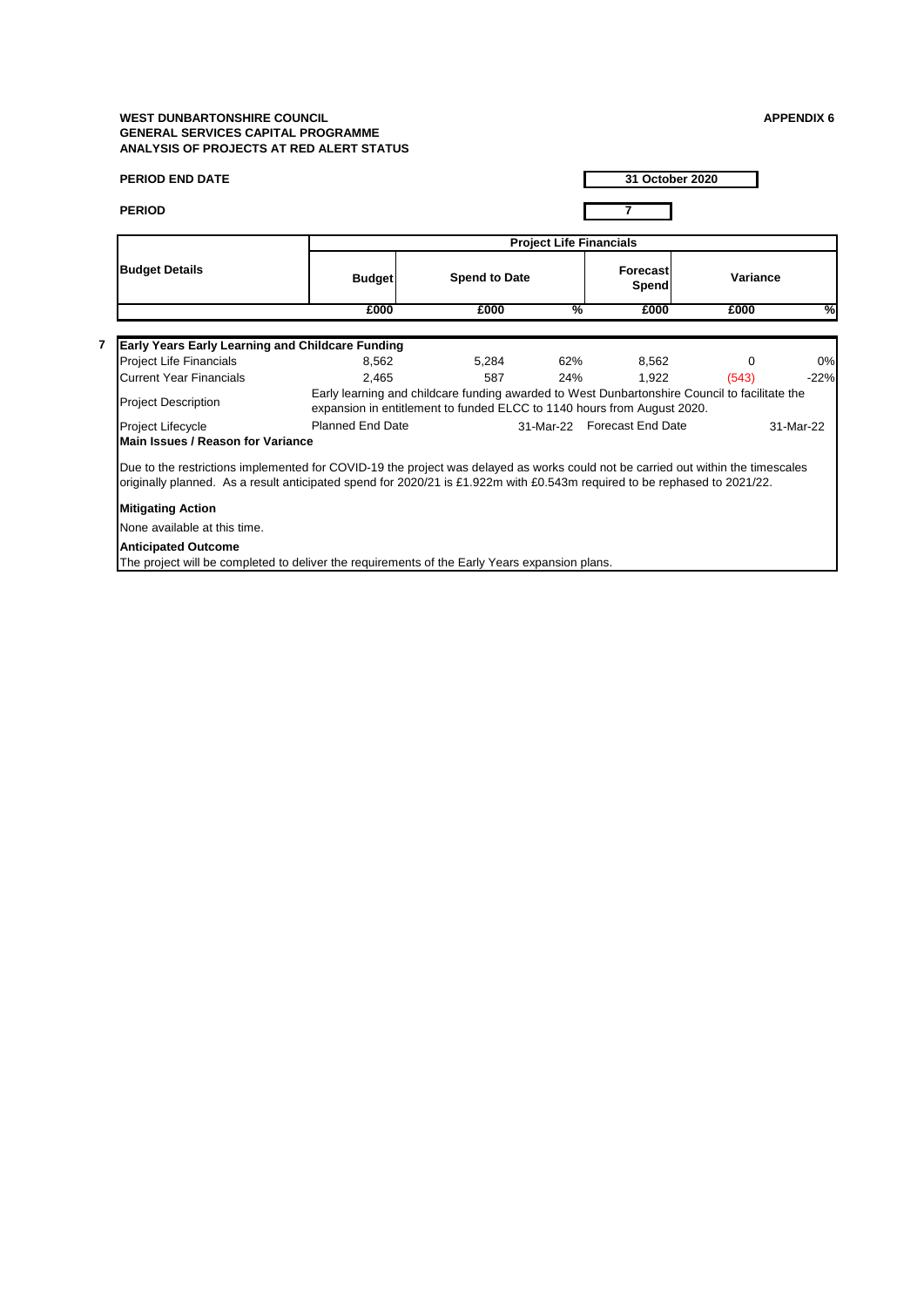l,

l,

|              | <b>PERIOD END DATE</b>                                                                                                                                                                                                                                                                                                             |                                                                                        |                       |                    |                                           | 31 October 2020                                                                                                           |                       |
|--------------|------------------------------------------------------------------------------------------------------------------------------------------------------------------------------------------------------------------------------------------------------------------------------------------------------------------------------------|----------------------------------------------------------------------------------------|-----------------------|--------------------|-------------------------------------------|---------------------------------------------------------------------------------------------------------------------------|-----------------------|
|              | <b>PERIOD</b>                                                                                                                                                                                                                                                                                                                      |                                                                                        |                       |                    | 7                                         |                                                                                                                           |                       |
|              |                                                                                                                                                                                                                                                                                                                                    |                                                                                        |                       |                    | <b>Project Life Financials</b>            |                                                                                                                           |                       |
|              | <b>Budget Details</b>                                                                                                                                                                                                                                                                                                              | <b>Budget</b>                                                                          | <b>Spend to Date</b>  |                    | Forecast<br>Spend                         | Variance                                                                                                                  |                       |
|              |                                                                                                                                                                                                                                                                                                                                    | £000                                                                                   | £000                  | %                  | £000                                      | £000                                                                                                                      | %                     |
|              |                                                                                                                                                                                                                                                                                                                                    |                                                                                        |                       |                    |                                           |                                                                                                                           |                       |
| 1            | Choices Programme - to assist young people who require additional support<br><b>Project Life Financials</b><br><b>Current Year Financials</b><br><b>Project Description</b><br>Project Lifecycle                                                                                                                                   | 750<br>147<br><b>Planned End Date</b>                                                  | 609<br>$\overline{7}$ | 81%<br>5%          | 750<br>147<br>31-Mar-21 Forecast End Date | $\mathbf 0$<br>$\Omega$<br>Bringing together Central Support Services which will include relocation of Choices Programme. | 0%<br>0%<br>31-Mar-21 |
|              | Main Issues / Reason for Variance                                                                                                                                                                                                                                                                                                  |                                                                                        |                       |                    |                                           |                                                                                                                           |                       |
|              | Project impacted by COVID-19 measures and unable to gain site access. Snagging works were completed in August 2020 and additional works<br>to STEM area will take place over December 2020 and January 2021.                                                                                                                       |                                                                                        |                       |                    |                                           |                                                                                                                           |                       |
|              | <b>Mitigating Action</b><br>None required at this time.<br><b>Anticipated Outcome</b><br>Project delivered on time and on budget.                                                                                                                                                                                                  |                                                                                        |                       |                    |                                           |                                                                                                                           |                       |
| $\mathbf{2}$ | <b>Online Payment System for Education Establishments</b>                                                                                                                                                                                                                                                                          |                                                                                        |                       |                    |                                           |                                                                                                                           |                       |
|              | <b>Project Life Financials</b>                                                                                                                                                                                                                                                                                                     | 52                                                                                     | 50                    | 96%                | 52                                        | $\mathbf 0$                                                                                                               | 0%                    |
|              | <b>Current Year Financials</b>                                                                                                                                                                                                                                                                                                     | $\overline{2}$                                                                         | 0                     | 0%                 | $\overline{2}$                            | $\Omega$                                                                                                                  | 0%                    |
|              | <b>Project Description</b>                                                                                                                                                                                                                                                                                                         | Cashless Catering within Primary Schools.<br><b>Planned End Date</b>                   |                       |                    | 31-Mar-21 Forecast End Date               |                                                                                                                           | 31-Mar-21             |
|              | Project Lifecycle<br>Main Issues / Reason for Variance                                                                                                                                                                                                                                                                             |                                                                                        |                       |                    |                                           |                                                                                                                           |                       |
|              | It is anticipated that project will be delivered on time and on budget.                                                                                                                                                                                                                                                            |                                                                                        |                       |                    |                                           |                                                                                                                           |                       |
|              |                                                                                                                                                                                                                                                                                                                                    |                                                                                        |                       |                    |                                           |                                                                                                                           |                       |
|              | <b>Mitigating Action</b>                                                                                                                                                                                                                                                                                                           |                                                                                        |                       |                    |                                           |                                                                                                                           |                       |
|              | None currently required.<br><b>Anticipated Outcome</b>                                                                                                                                                                                                                                                                             |                                                                                        |                       |                    |                                           |                                                                                                                           |                       |
|              | Project was delivered on time and on budget,                                                                                                                                                                                                                                                                                       |                                                                                        |                       |                    |                                           |                                                                                                                           |                       |
|              |                                                                                                                                                                                                                                                                                                                                    |                                                                                        |                       |                    |                                           |                                                                                                                           |                       |
| 3            | <b>OLSP - New Build</b>                                                                                                                                                                                                                                                                                                            |                                                                                        |                       |                    |                                           |                                                                                                                           |                       |
|              | <b>Project Life Financials</b>                                                                                                                                                                                                                                                                                                     | 4,092                                                                                  | 4,093                 | 100%               | 4,092                                     | $\mathbf 0$                                                                                                               | 0%                    |
|              | <b>Current Year Financials</b><br><b>Project Description</b>                                                                                                                                                                                                                                                                       | $\Omega$<br>Design and construction of new Secondary School in Bellsmyre, Dumbarton.   | 1                     | 0%                 | $\Omega$                                  | $\mathbf 0$                                                                                                               | 0%                    |
|              | Project Lifecycle                                                                                                                                                                                                                                                                                                                  | <b>Planned End Date</b>                                                                |                       | 31-Mar-20 End Date |                                           |                                                                                                                           | 31-Mar-20             |
|              | Main Issues / Reason for Variance                                                                                                                                                                                                                                                                                                  |                                                                                        |                       |                    |                                           |                                                                                                                           |                       |
|              | Final invoice for Principal Designers fee paid in 2020/21, therefore project now physically and financially complete.                                                                                                                                                                                                              |                                                                                        |                       |                    |                                           |                                                                                                                           |                       |
|              | <b>Mitigating Action</b><br>None Required<br><b>Anticipated Outcome</b>                                                                                                                                                                                                                                                            |                                                                                        |                       |                    |                                           |                                                                                                                           |                       |
|              | New Build opened to pupils on 25 October 2017 in line with the programme. Project reporting an overspend.                                                                                                                                                                                                                          |                                                                                        |                       |                    |                                           |                                                                                                                           |                       |
|              |                                                                                                                                                                                                                                                                                                                                    |                                                                                        |                       |                    |                                           |                                                                                                                           |                       |
| 4            | Aitkenbar PS, St Peters PS, Andrew Cameron EE&CC                                                                                                                                                                                                                                                                                   |                                                                                        |                       |                    |                                           |                                                                                                                           |                       |
|              | Project Life Financials<br><b>Current Year Financials</b>                                                                                                                                                                                                                                                                          | 10,384<br>66                                                                           | 10,385<br>67          | 100%<br>101%       | 10,386<br>67                              | $\overline{2}$<br>$\mathbf{1}$                                                                                            | 0%<br>1%              |
|              | <b>Project Description</b>                                                                                                                                                                                                                                                                                                         | Design and construction of new co-located school to replace 3 separate establishments. |                       |                    |                                           |                                                                                                                           |                       |
|              | Project Lifecycle                                                                                                                                                                                                                                                                                                                  | <b>Planned End Date</b>                                                                |                       | 31-Mar-21 End Date |                                           |                                                                                                                           | 31-Mar-21             |
|              | Main Issues / Reason for Variance                                                                                                                                                                                                                                                                                                  |                                                                                        |                       |                    |                                           |                                                                                                                           |                       |
|              | Officers attended a final inspection on 30 September 2020 where it was agreed to close the remaining 2 defects. As such, the Making Good<br>Defects certificate and final payment certificate in the sum of £0.016m have now be released. This concludes the final anticipated expenditure and<br>as such the project is complete. |                                                                                        |                       |                    |                                           |                                                                                                                           |                       |
|              | <b>Mitigating Action</b>                                                                                                                                                                                                                                                                                                           |                                                                                        |                       |                    |                                           |                                                                                                                           |                       |
|              | None required.                                                                                                                                                                                                                                                                                                                     |                                                                                        |                       |                    |                                           |                                                                                                                           |                       |
|              | <b>Anticipated Outcome</b>                                                                                                                                                                                                                                                                                                         |                                                                                        |                       |                    |                                           |                                                                                                                           |                       |
|              | Delivery of project on programme and under budget.                                                                                                                                                                                                                                                                                 |                                                                                        |                       |                    |                                           |                                                                                                                           |                       |